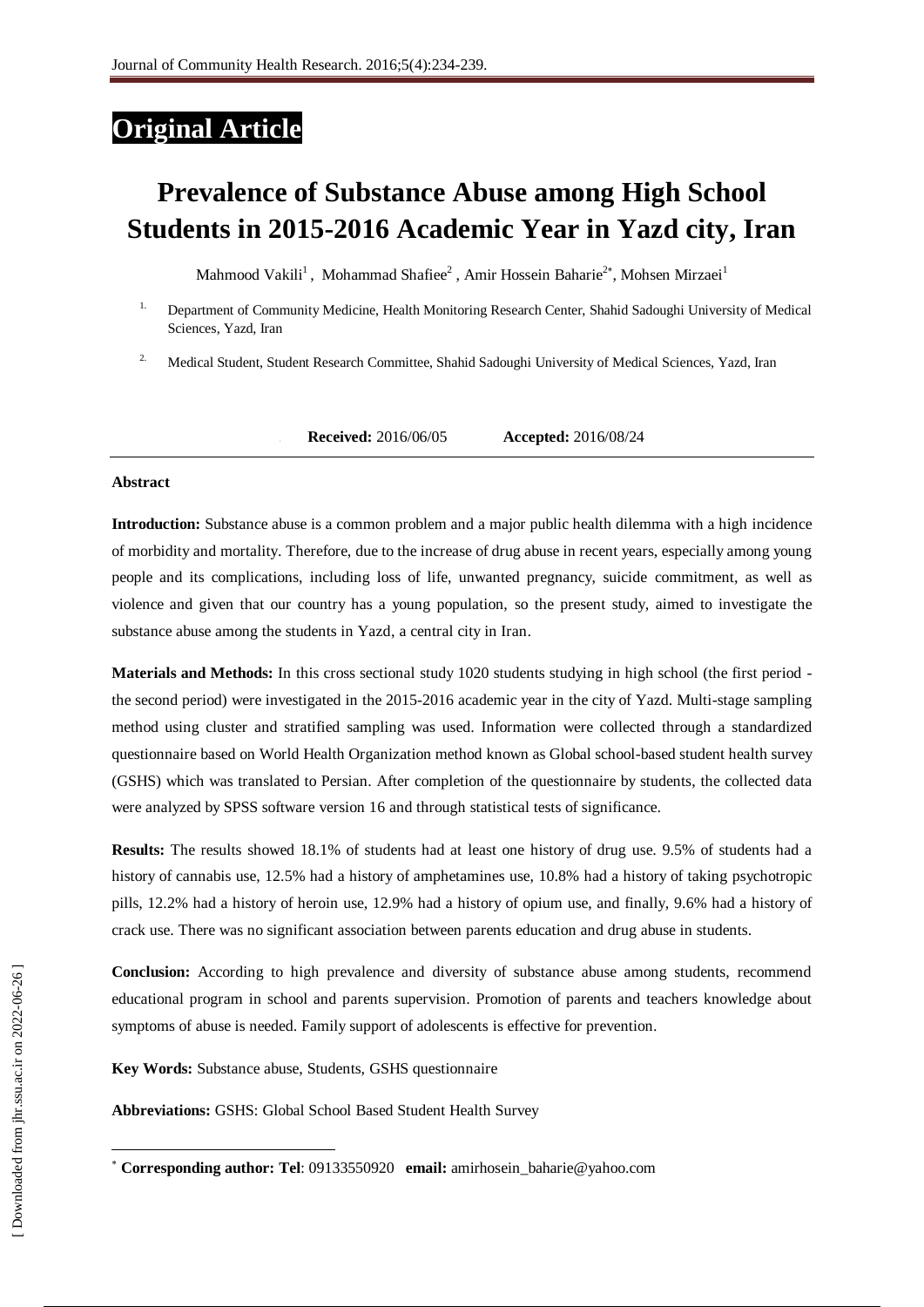## **Introduction**

Substance abuse is a common problem and a major public health dilemma with a high incidence of morbidity and mortality. Drug abuse is a phenomenon which damages the physical health, family and social relations, as well as economical status and may severely reduces all individual and social functions of affected person. For the first time in human history, we are faced with an epidemic that undermines the foundations of human society and its prevention requires application of multiple theories in various scientific disciplines<sup>[1]</sup>. According to the 2005-2006 statistics, about 7-10% of the population aged 12 years and older in the United States was involved in alcohol or drugs abuse. The frequency of men consumers was two times more than the women consumers <sup>[2]</sup>. The diffusion rate of drug abuse among young people has been reported to be higher than any other age group. In particular, drug abuse rose during the 1960s and 1970s, while use of banned drugs among the youth, mainly students has increased since  $1992$  <sup>[3]</sup>. According to the estimations, more than 49%of students in America have used banned drugs before finishing their high school education. The highest rate of drug abuse was detected in the age range of 19 to 24 years  $^{[4]}$ . Application of banned drugs by young people correlates directly with reduced life expectancy, accidents, unwanted pregnancy, as well as committing suicide and violence. Proper planning and carrying out scientific interventions to prevent abuse of banned drugs

is essential <sup>[5]</sup>. Prevention from exposure or make a reduction in youth's desire to the substances is an efficient approach to prevent drug abuse in the community. There are three main approaches to fight with this disaster $[1]$ elimination of pathogens or drug combination,  $^{[2]}$  environmental control for spread of drug ingredients, <sup>[3]</sup> enhance the refusal ability of youth in the case of dealing with the drugs<sup>[6]</sup>.

A study conducted in 2005 in 10 Regions of Tehran showed that 6.9% of the students had a positive test for morphine and cannabis metabolite. The pressure from peers was also reported as one of the main determinants of drug use among the evaluated students [7]. Studies conducted in Turkey on 1720 students showed that 63.3% of students have tried to test drug use and 48.5% had a history of drug use[8] .

Additionally, in another study carried out in the city of Najaf Abad, the prevalence of drug use among students was estimated as 5.7% while the consumption rate in boys was higher than girls $^{[9]}$ .

Therefore, due to the increase of drug abuse among young people in recent years and its complications of ruining a person's life and family and given that our country has a young population, the current study targeted at determining the status of substance abuse and its association with parental education among the students of Yazd city, Iran.

## **Materials and Methods**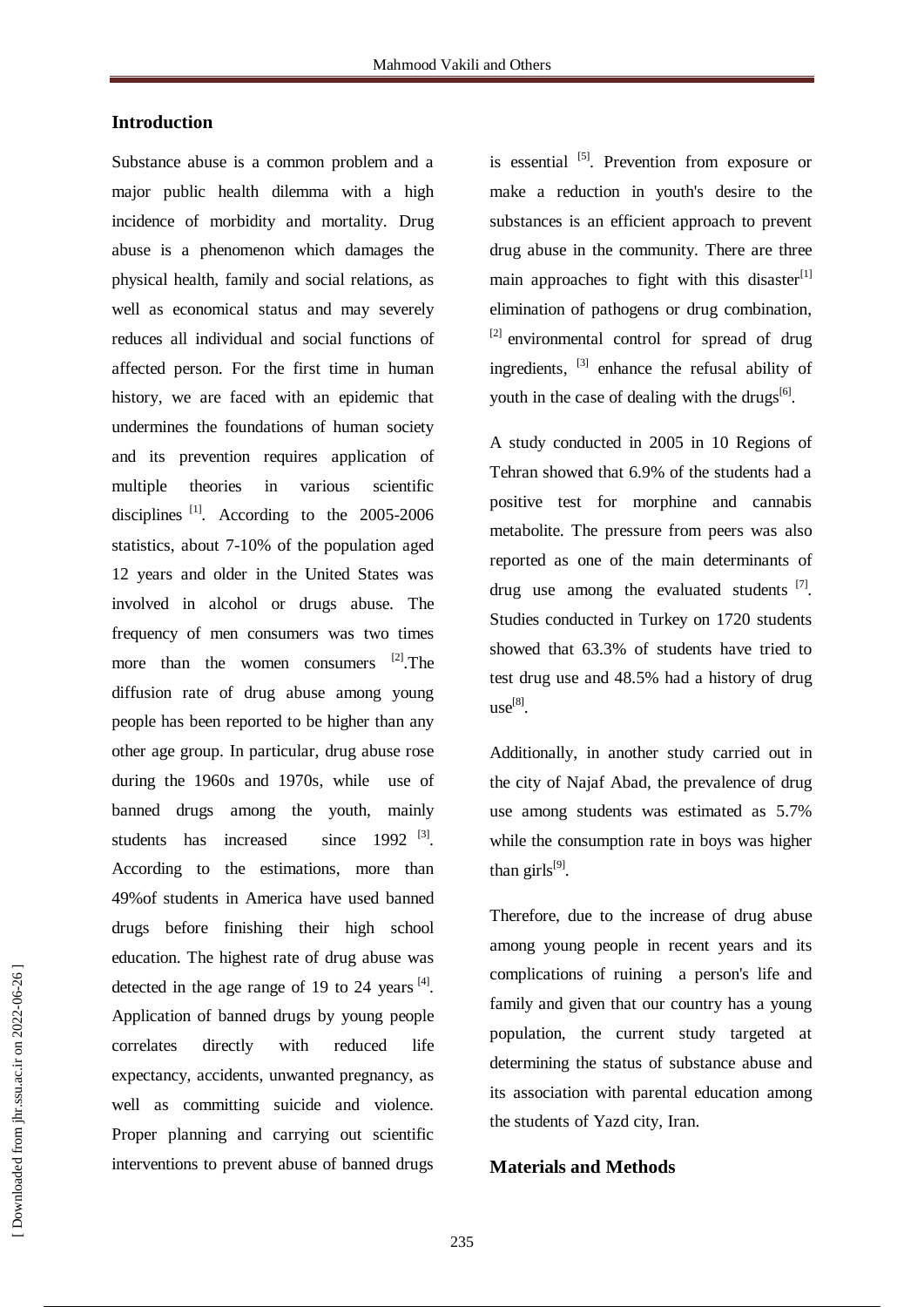This is a cross-sectional study which conducted on the statistical society consisting of all male students studying in high school level in the city of Yazd in the educational year 2015-2016.

Sample selection was done through multistage cluster and stratified sampling method. Statistical society was stratified in two educational districts and also by level of education (first or second). Clusters are determined at the school levels and 25 students were estimated as the size of each cluster. The sample size was calculated 1000 according to the frequency of drug abuse in students in previous studies <sup>[9]</sup> about 10 percent, confidence level 95% , margin of error 2.3% and cluster coefficient 1.5. It means 40 clusters of 25 students in which every school classes were considered as a cluster and all students in that class were entered to the study. We obtained the list of all high schools and select randomly 10 schools in each statistical zone. One class of middle grade was select randomly in each school.

The data collection instrument was a standardized questionnaire based on World Health Organization method known as Global school-based student health survey (GSHS) which was translated to Persian. To ensure the accuracy of the translated questionnaire, its content was checked after it was translated into English once  $again^{[10]}$  validity and reliability of this questionnaire was measured in the same article  $[10]$ . The questionnaire contains 33 questions (core and expanded) about drug and psychotropic substances abuse was completed by the student. The questionnaires had not been identified by the student's name but by an identification code instead. The collected data were then analyzed by SPSS software version 16 and statistical tests of significance including Chi Square were conducted. In all cases the significant level were considered as 0.05.

### **Results**

In this study 1020 male students were enrolled in two educational districts of Yazd. The results showed that most of students were in the age range of 14-15 when they first used drugs (table 1).

Further, the results showed that students' use of drugs had the following frequencies: at least one drug 18.1%, amphetamines 12.5%, heroin 12.2%, opium 12.9%, psychotropic (ecstasy) pills 10.8%, crack 9.6%, and cannabis 9.5%. The correlation between drug use and parental education level is represented in table 2. It indicates that substance abuse does not have a significant relationship with parent educational level (P-value>0.05). There was not significant correlation between substance abuse and parental education level according to the type of drugs (table2).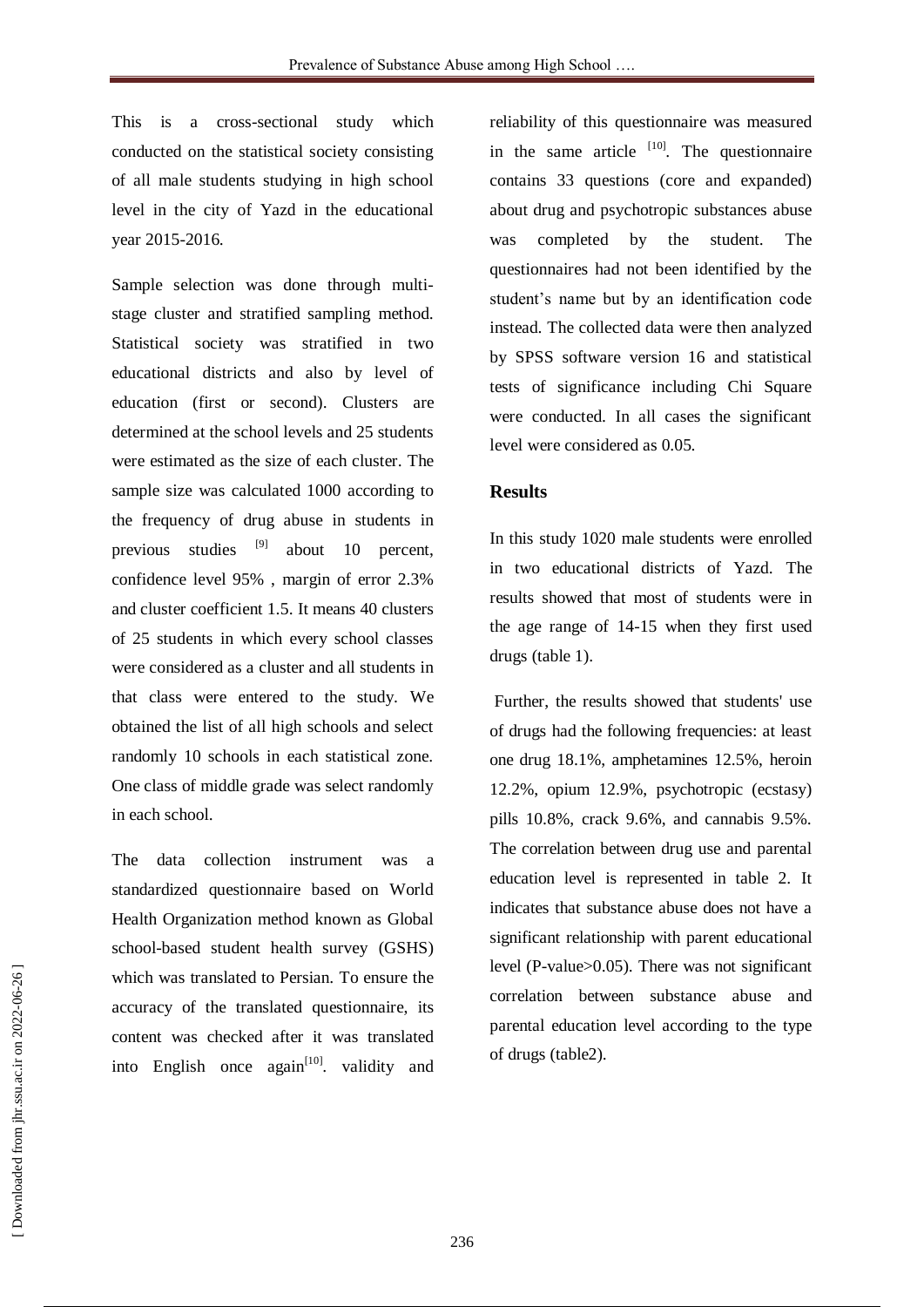| <b>Age of Onset</b> | Drug abuse |                |  |  |  |
|---------------------|------------|----------------|--|--|--|
|                     | Number     | Percent        |  |  |  |
| <b>Abstinence</b>   | 784        | 76.9           |  |  |  |
| 7 years $\ge$       | 25         | 2.5            |  |  |  |
| 8-9 years           | 18         | 1.8            |  |  |  |
| $10-11$ years       | 20         | $\mathfrak{D}$ |  |  |  |
| $12-13$ years       | 14         | 1.4            |  |  |  |
| 14-15 years         | 29         | 2.8            |  |  |  |
| <b>16-17 years</b>  | 22         | 2.2            |  |  |  |

Table1. The frequency of drug abuse among students in terms of onset age

**Table2.** Summary results of drug abuse by parental education level among the students

|               | <b>Education level of</b> | Type of drugs $( %)$ |        |        |          |       |          | Any    |
|---------------|---------------------------|----------------------|--------|--------|----------|-------|----------|--------|
|               | parental                  | Amphetamines         | Heroin | Opium  | Psycho.* | Crack | Cannabis | drug   |
| <b>Father</b> |                           | (% )                 | (% )   | (% )   | (% )     | (% )  | (% )     | abuse  |
|               | Primary school            | 12                   | 12     | 17     | 11       | 14    | 10       | 25     |
|               | $(n=160)$                 | (7.3)                | (7.6)  | (10.3) | (6.8)    | (8.4) | (6.2)    | (15.6) |
|               | Middle school             | 31                   | 24     | 24     | 19       | 14    | 20       | 44     |
|               | $(n=178)$                 | (16.9)               | (13.8) | (13.7) | (10.6)   | (8.1) | (11.3)   | (24.7) |
|               | High school               | 27                   | 27     | 29     | 22       | 19    | 15       | 43     |
|               | $(n=243)$                 | (11.2)               | (11.1) | (12)   | (9.1)    | (7.8) | (6.2)    | (17.7) |
|               | University                | 35                   | 37     | 37     | 35       | 31    | 33       | 54     |
|               | $(n=332)$                 | (10.5)               | (11.1) | (11.1) | (10.7)   | (9.3) | (10)     | (16.3) |
|               | P value                   | 0.050                | 0.837  | 0.829  | 0.630    | 0.633 | 0.559    | 0.081  |
| Mother        | Primary school            | 30                   | 24     | 32     | 27       | 20    | 19       | 45     |
|               | $(n=231)$                 | (13.2)               | (10.3) | (14)   | (11.1)   | (8.9) | (8.4)    | (19.5) |
|               | Middle school             | 16                   | 10     | 14     | 9        | 9     | 9        | 30     |
|               | $(n=174)$                 | (9.5)                | (5.9)  | (8.3)  | (5.1)    | (5.2) | (5.1)    | (17.2) |
|               | High school               | 26                   | 32     | 30     | 26       | 25    | 21       | 42     |
|               | $(n=247)$                 | (10.5)               | (13.1) | (12.2) | (10.7)   | (10)  | (8.4)    | (17)   |
|               | University                | 30                   | 33     | 28     | 26       | 25    | 26       | 46     |
|               | $(n=254)$                 | (12)                 | (13.1) | (11.2) | (10.2)   | (9.7) | (10.3)   | (18.1) |
|               | P value                   | 0.511                | 0.059  | 0.176  | 0.249    | 0.310 | 0.650    | 0.912  |
|               |                           |                      |        |        |          |       |          |        |

\*Psychotropic pills(Ecstasy)

### **Discussion**

The purpose of this study was to investigate drugs abuse in students of Yazd. The results of this study showed that 18.1% of students in Yazd abuse drugs and the maximum age for drug use onset was 14-15 years. Given that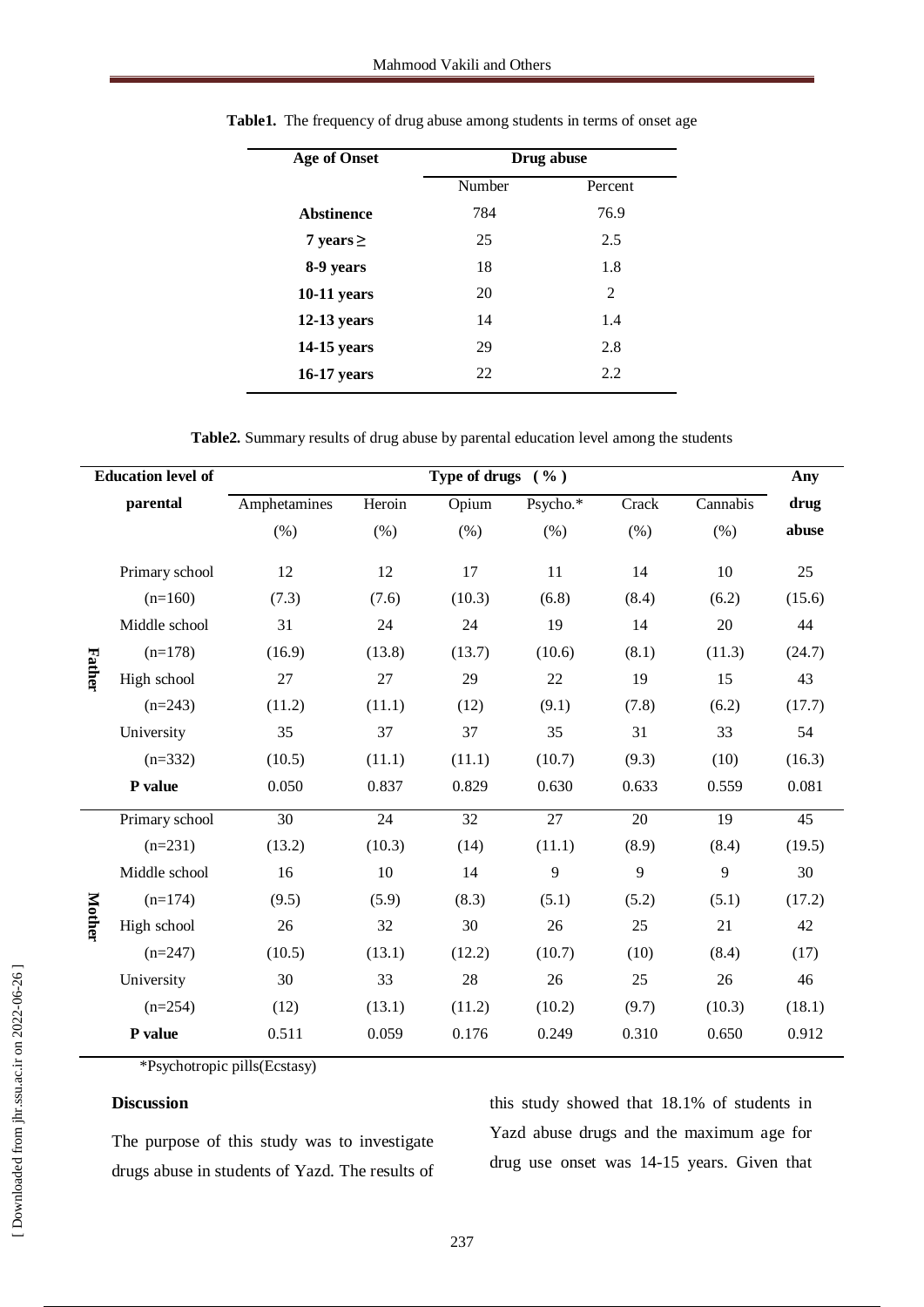students of this age range are psychologically at the crisis of puberty and thus strongly influenced by the environment and their friends; it can be concluded that bad friends are the main cause of substance use in this age group. Verdi Pour et al., reported that the prevalence of derivatives morphine and cannabis among students in 10 districts of Tehran was 6.9%. Compared with the findings of this study it can be concluded that the level of drug use among students in Yazd province is more than inordinate  $^{[7]}$ .

The results on type of most frequently used substances for at least one drug application was 18.1% and for other types were as following; amphetamines 12.5%, heroin 12.2%, opium 12.9%, psychotropic (ecstasy) pills 10.8%, crack 9.6%, and cannabis 9.5%. Ozgar and colleagues reported that 63.3% of students in Turkey have been trying to test drug use and 48.5% had a history of drug application. The comparison of these findings with findings of the current study showed that the rate of alcohol use among students in Turkey is extremely high. In Yazd province a lower incidence of drug use among residents can be attributed to their believes  $[8]$ . Findings of the study conducted by Mousavi et al., showed that the prevalence of drug use among students in the city of Najaf Abad was 5.7%, these findings comparing with the findings of our study had a lower frequency. But drug consumption in Najaf Abad in comparison with Yazd is highly relative to its population(9). Alaei et al. carried out a study on students in the city of Karaj. They

concluded that 57% of students have had at least one experience of substance use, including tobacco, hookah, or other substances in their lifetime which is a higher prevalence in comparison with this study. In addition, the findings based on the type of drugs showed that the highest intake was related to ecstasy, opium, cannabis, crystal, crack, and heroin, respectively. These findings are a bit different from findings of this study which reported amphetamines, opium, and heroin as the most frequently used substances [11]. The findings of Qavidel et al., showed that 24.5% of students in NazarAbad city had a history of drug use at least once during their life including tobacco, alcohol, heroin, crack, cannabis, etc. Excluding tobacco and alcohol, our findings showed that drug abuse in Yazd was higher than NazarAbad<sup>[12]</sup>.

This study suffered from the following limitations; possible lack of sincere cooperation in responding to questions and 10- 15% did not respond to some questions knowing that their response will have a negative feedback on them. We also did not have access to young dropouts as they might have higher rates of substance use, so our findings cannot be generalized to this age group, it is specific to school children.

## **Conclusion**

Given the high prevalence of drug use among students, people's awareness can be raised through mass media and social networks to reduce the incidence. Considering the onset and prevalence of drug use in adolescence and adulthood and by taking into account the fact